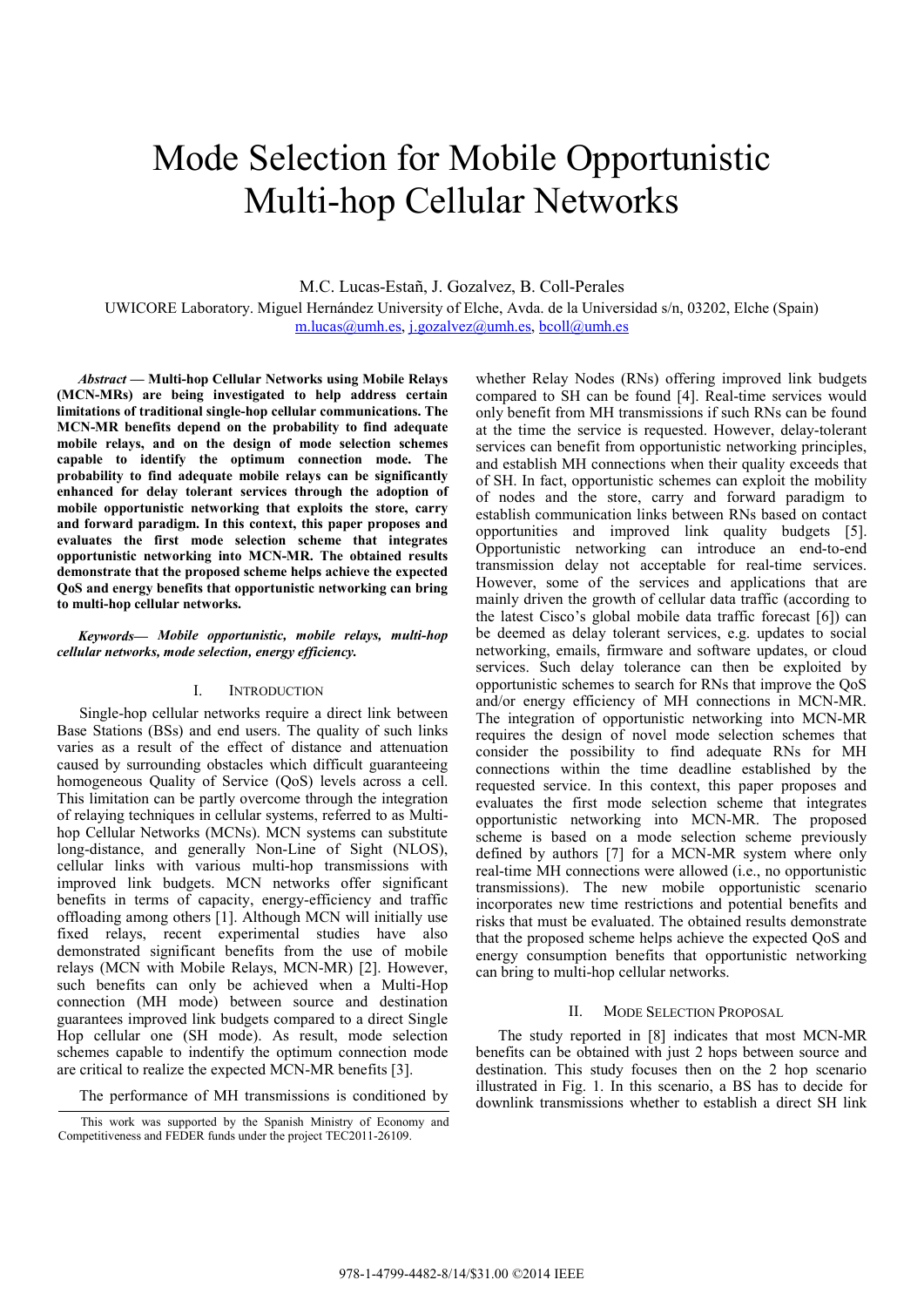with the destination node (DN) or a MH connection using RN as a relay node. MH connections can be real-time (Fig. 1.a) or opportunistic (Fig. 1.b). Real-time MH connections refer to the scenarios where the RN is selected at the time the service is requested, and the MH transmission starts as soon as RN is selected. On the other hand, opportunistic MH connections can delay the transmission from RN to DN until link quality conditions improving the MH performance and energy efficiency can be found. The study considers that there is a maximum end-to-end transmission time by which the information needs to be received at the DN. Such time needs to take into account the cellular and ad-hoc transmissions, as well as the store and carry process in the case of opportunistic MH connections.



a) SH and real-time MH connections b) Opportunistic MH connection Fig. 1. SH and MH modes in 2 hop MCN-MR scenarios.

#### *A. Mode selection criterion*

This paper integrates opportunistic networking into the BRISK (mode selection scheme based on Benefits and RISKs) scheme proposed by the authors in [7]. BRISK was designed to select the connection mode that provides the higher expected performance (SH or real-time MH). The expected performance is evaluated considering the potential risks and benefits of each connection mode. This is done so that the mode selection scheme does not only consider the potential performance levels that can be obtained by a given connection mode, but also the possible risks that could prevent operating under the conditions necessary to achieve such performance levels.

The benefit that can be obtained with each possible connection mode is represented by the performance (e.g. throughput) that such mode could achieve if the connection is established under the adequate conditions (e.g. if MH can find an RN improving the performance at DN). The benefit is here denoted by *Benefit<sub>m</sub>*, with *m* representing the connection mode (SH or MH). The risk taken when selecting a given connection mode comes from the probability that the transmission cannot be conducted under the conditions required to achieve the expected benefit (e.g. if MH cannot find an RN improving the performance at DN). The risks resulting from trying to establish an *m* connection is denoted by *Riskm*. The performance  $P_m^i$  that a node DN *i* could expect from the use of mode *m* can then be expressed as:

$$
P_m^i = \text{Beneft}_m^i \cdot (1 - \text{Risk}_m^i) \tag{1}
$$

For each transmission between BS and a DN *i*, BRISK selects the connection mode  $m_i^*$  that provides a better compromise between benefits and risks, and therefore the higher expected performance:

$$
m_i^* = \arg\max_{m \in \{SH, MH\}} P_m^i \tag{2}
$$

The original BRISK scheme only considered SH and realtime MH connection modes. On the other hand, this study evolves BRISK to consider SH, real-time and opportunistic MH connection modes. This requires redefining the MH benefits and risks to account for opportunistic MH connections. In this paper, we refer to 'Opportunistic scenario (*Opp*)' when applying the new BRISK scheme that enables opportunistic MH connections. On the other hand, we refer to 'Non opportunistic scenario (*No-Opp*)' when applying the original BRISK scheme that does not enable the establishment of opportunistic MH connections.

## *B. Benefits and risks in mobile opportunistic scenarios*

This study considers a cellular system (e.g. HSDPA or LTE) with QoS rings (Fig. 2) characterized by varying cellular link quality levels and optimal transmission modes (modulation and coding scheme). A QoS ring *R* can be defined as the coverage area of a BS where a given transmission mode is optimum. *Ri* represents the QoS ring where node *i* is located. Rings closer to the BS are generally characterized by better link quality levels, and therefore the use of transmission modes with higher data rates.  $R' \succ R$  indicates that a node located at *R'* has higher data rates than a node located at *R*. It is reasonable to assume that all users within the same QoS ring *R* experience on average the same performance when assigned an equal number of radio resources *s*, which is represented as  $p(s, R)$ . The performance that a user will experience needs to reflect the user satisfaction level. This is a challenging task since user satisfaction is a subjective concept that heavily depends on user perceptions. In this study, *p*(*s,R*) is represented as a function of the cellular throughput experienced at the RN (MH mode) or DN (SH mode). This throughput depends on the RN or DN location (and therefore *R*) and the number of assigned cellular radio resources *s*. In particular, this study assumes that  $p(s, R)$  is equal to zero for throughput values below a minimum threshold  $th_{min}$ , and then grows linearly with the cellular throughput until a maximum level from which it asymptotically tends to 1. Other criterion could have been considered to establish the *p*(*s*,*R*) function. However, the impact of a different criterion would be limited for this study that is aimed at comparing mode selections, and not at establishing absolute performance values.



Fig. 2. System scenario and conditions for an MH connection.

#### *1) SH benefits and risks*

The benefit of using a SH link for a communication between BS and DN *i* depends on the QoS ring *Ri* where DN *i*  is located and the number of assigned cellular radio resources. The ring *Ri* where DN *i* is located is determined by the distance *di* between DN *i* and its serving BS. The SH benefit can then be expressed as a function of *di* and the number of cellular radio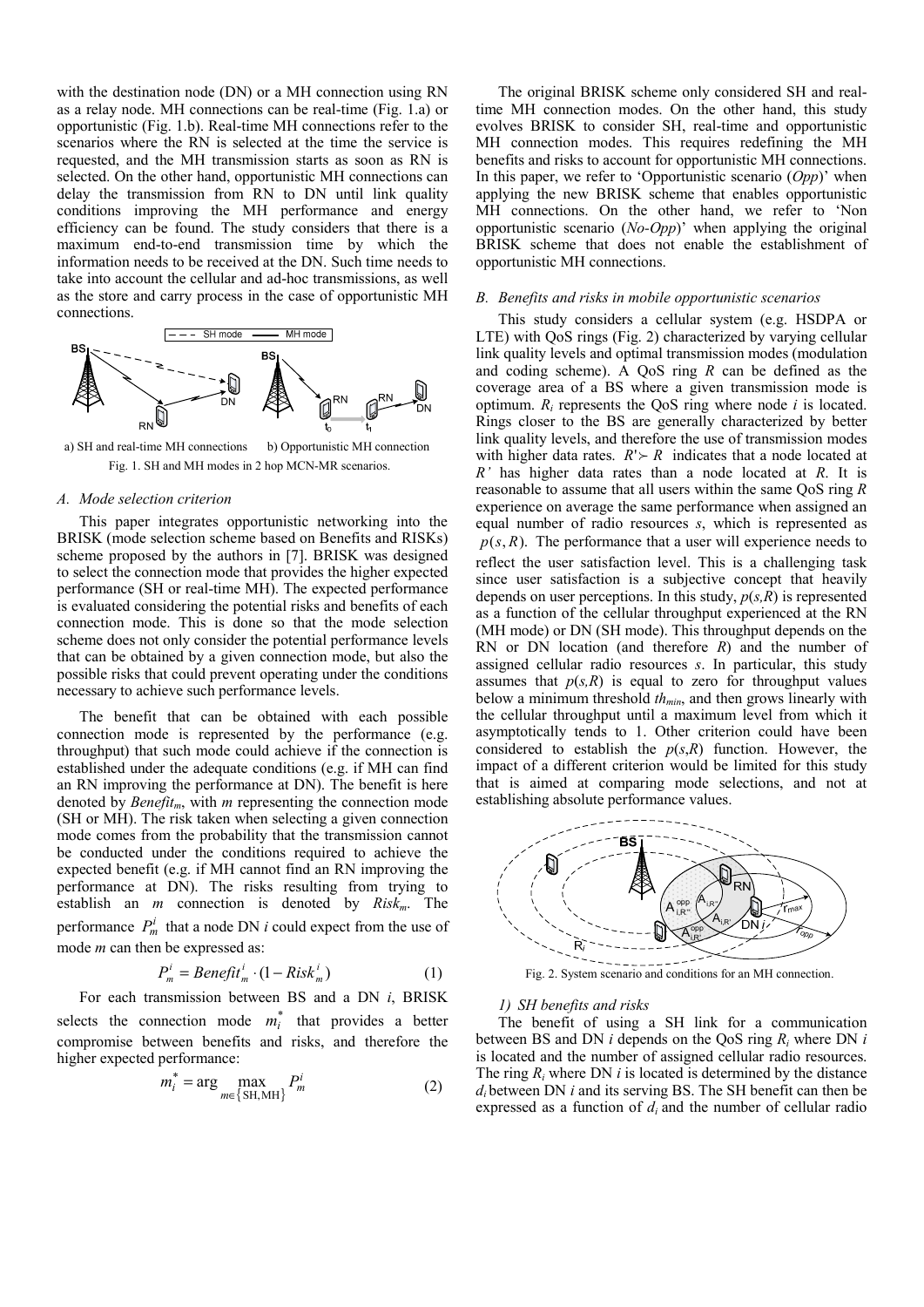resources *si* assigned to DN *i*:

$$
Benefti_{SH}^{i}(s_i, d_i) \equiv p(s_i, d_i)
$$
 (3)

The BS can establish a direct SH link with a user located in its coverage area as long as cellular radio resources are available. The risk that cellular radio resources are unavailable is present for all connection modes. As a result, such risk can be omitted in the estimation of the risk factor for each mode. The risk resulting from selecting the SH mode for a transmission between BS and DN *i* is then  $Risk_{SH}^{i}(d_i) = 0$ , and the expected SH performance can be expressed as follows:

$$
P_{SH}^{i}(s_{i}, d_{i}) = \text{Benefit}_{SH}^{i}(s_{i}, d_{i}) \equiv p(s_{i}, R_{i}) \tag{4}
$$

## *2) MH benefits*

MH can improve the performance at DN *i* over SH if two conditions are met. The first condition is that the BS can find a RN located in a cellular ring *R* with higher data rates than *Ri*  $(R \succ R_i)$ . Real-time MH connections also require that the distance between RN and DN *i* is shorter than a maximum distance *rmax* that allows transferring the RN performance to DN *i* [9] (Fig. 2). RN has then to be located within an area *Ai* defined as the union of the intersection areas  $A_{iR}$  (Fig. 2) between a circle  $C(i,r_{max})$  centred in DN *i* with radius  $r_{max}$  and the rings *R* that satisfy  $R \succ R_i$ :

$$
A_i = \bigcup_{R \mid R > R_i} A_{i,R} \text{ , with } A_{i,R} = R \cap C(i,r_{\text{max}}) \tag{5}
$$

Opportunistic MH connections can also provide better performance than SH if an RN is found within *Ai*. If such RN cannot be found, opportunistic MH connections can still outperform SH if an RN can be found at a distance from DN *i* higher than  $r_{max}$ , but smaller than a distance  $r_{opp}$  that guarantees that a mobile RN moving towards DN reaches *Ai* before a store and carry deadline *ts&c*. The store and carry deadline must be such that the end-to-end transmission to DN finishes before the service-dependent deadline *t*<sub>deadline</sub>:

$$
t_{s\&c} = t_{\text{deadline}} - t_{\text{adhoc}} - t_{\text{cell}} \tag{6}
$$

where  $t_{adhoc}$  represents the time required to complete the adhoc transmission between RN and DN, and  $t_{cell}$  the time required to complete the cellular transmission between BS and RN. *tadhoc* is computed following the transmission model reported in [10], and assuming that the ad-hoc transmission starts as soon as RN is at distance *rmax* from DN. *tcell* is estimated considering that only the radio resources necessary to guarantee the minimum throughput threshold  $(th<sub>min</sub>)$  are assigned to the cellular link. While this approach is conservative, it is independent of the position of RN or DN, and represents a worst case scenario. In this context, the  $r_{opp}$ distance can be expressed as:

$$
r_{opp} = r_{\text{max}} + t_{s\&c} \cdot v_{mean} \tag{7}
$$

where  $v_{mean}$  represents the average mobility speed of RN towards  $DN<sup>T</sup>$ . An opportunistic MH connection can then also provide better performance than SH if RN is located within an area  $A_i^{opp}$  defined as the union of the intersection areas  $A_{i,R}^{opp}$ 

between a circle  $C(i, r_{opp})$  centred in DN *i* with radius  $r_{opp}$  and the rings *R* that satisfy  $R \succ R_i$ , excluding the  $A_i$  area:

$$
A_i^{opp} = \bigcup_{R | R > R_i} A_{i,R}^{opp} \text{ with } A_{i,R}^{opp} = R \cap C(i, r_{opp}) - A_{i,R} \tag{8}
$$

The MH benefit (including real-time and opportunistic connections) can then be expressed as:

$$
Benefit_{MH}^{i}(s_i, d_i) = \frac{\sum_{R,R>R_i} \sum_{A, A \subset \{A_{i,R}, A_{i,R}^{opp}\}} p(s_i, R) \cdot \text{prob}^{RN}(A)}{\sum_{R,R>R_i} \sum_{A, A \subset \{A_{i,R}, A_{i,R}^{opp}\}} \text{prob}^{RN}(A)}
$$
(9)

where  $prob^{RN}(\cdot)$  represents the probability to find at least one RN within the related area. It is important highlighting that  $d_i$  influences the intersection areas  $A_{i,R}$  and  $A_{i,R}^{opp}$ , and consequently prob<sup>RN</sup>( $A_{i,R}$ ) and prob<sup>RN</sup>( $A_{i,R}^{opp}$ ).

#### *3) MH risks*

Trying to establish a MH connection has non negligible risks. First, there is the risk that the BS cannot find a RN with higher cellular performance than a SH connection to DN. Second, even if such RN can be found, it is possible that the RN is not located within the adequate area to establish a realtime or opportunistic MH link that outperforms SH. In this study, MH connections first try to establish a real-time MH link. If no RN can be found within *Ai*, then an opportunistic MH link is sought searching for an RN within  $A_i^{opp}$ . The risk  $Risk_{MH}^{i}$  to establish a MH connection comes then from the probability of not being able to find RN within  $A_i$  or  $A_i^{opp}$ :

$$
RiskMHi(di) = 1 - [probRN(Ai) ++ (1 - probRN(Ai))Pr probRN(Aiopp) \cdot probRNolQ]
$$
 (10)

where prob<sup>RNtoDN</sup> represents the probability that RN moves in the direction towards DN.  $Risk_{MH}^{i}$  is defined as a function of *di* since this distance influences the intersection area *Ai* and  $A_{i,R}^{opp}$ , and consequently prob<sup>RN</sup>( $A_i$ ) and prob<sup>RN</sup>( $A_i^{opp}$ ). The expected performance of a MH connection  $P_{MH}^{i}(s_i, d_i)$  can then be computed using expressions  $(1)$ ,  $(9)$  and  $(10)$ .

### *C. Interaction between mode selection and RRM*

The SH and MH performance is a function of the number of assigned cellular radio resources *si*, and depends then on the RRM (Radio Resource Management) policy and the interaction between the mode selection and RRM schemes. The interaction operates as follows. First of all, the mode selection scheme identifies the optimum connection mode for all possible radio resource assignments. In particular, and following (2), the scheme determines  $m_i^*(s)$  for all possible values of  $s \in [1, S]$ , with *S* representing the maximum number of available cellular radio resources in the cell. The expected performance for each possible radio resource assignment *s* can then be expressed as:

$$
P^{i}(s, d_{i}) = \max\{P_{SH}^{i}(s, d_{i}), P_{MH}^{i}(s, d_{i})\}
$$
(11)

The RRM scheme analyses then, for all possible radio resource assignments, the  $P^i(s,d_i)$  level achieved for the

<sup>&</sup>lt;sup>1</sup> We assume that such speed can be estimated by the cellular network.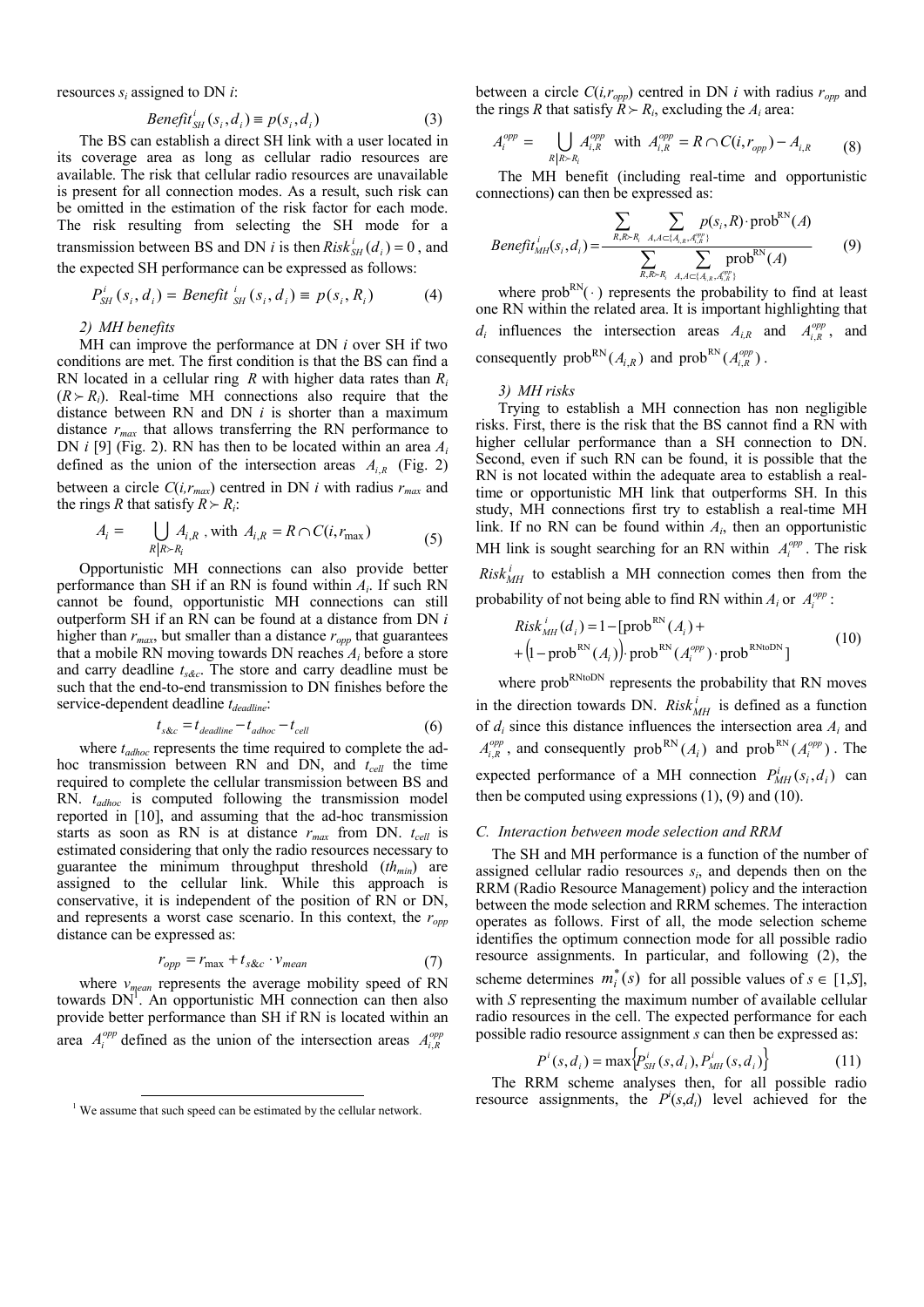optimum connection mode identified by the mode selection scheme. Following this analysis, the RRM scheme decides the allocation of cellular radio resources for each link between the BS and DNs. The RRM scheme implemented in this study is the MAXIHU technique aimed at providing the highest possible homogeneous performance to all users. Readers are referred to [7] for additional details on the MAXIHU technique and its interaction with the mode selection scheme.

## III. PERFORMANCE ANALYSIS

## *A. Evaluation Environment*

The performance of the proposed mode selection scheme is evaluated using a C++ software simulating a single cell with a 1000m radius. DN users request downloading a 20Mb file. The deadline to finish the download (*tdeadline*) is 60s following the indications in [11]. Users are initially distributed across the cell following an homogeneous Poisson distribution with average density *ρ*. Node densities equal to 7.5, 12.5 and 25 nodes/km (S1, S2 and S3 scenarios) have been evaluated. Nodes move with a constant speed equal to 3 m/s and select their movement direction randomly. This mobility pattern results in a uniform distribution of nodes within the cell. The probability to find at least a RN within an area *A* is then computed following a Poisson distribution as  $prob^{RN}(A) = 1 - exp(-\rho A)$ . If a realtime MH connection is to be established and there are several candidate RNs within  $A_i$ , the RN closer to the BS is selected. If no RNs are present within *Ai*, an opportunistic MH connection is established selecting the RN closer to DN and at a shorter distance to the BS than DN.

BRISK can be applied to any cellular technology. In this study, HSDPA (High Speed Downlink Packet Access) has been selected for SH transmissions, and the cellular link between BS and RN in the case of MH connections. In particular, this study considers the HSDPA transmission modes associated to the 30 CQI values defined for category 10 terminals (3GPP TS 25.214). HSDPA data rates are selected based on the distance of users to the BS, and therefore the ring where users are located (rings are related to the CQI). IEEE 802.11g is considered for the ad-hoc link of MH connections using the model reported in [10]. HSDPA and IEEE802.11g were chosen for this study due to the availability of an empirical 2-hops MH throughput model in [9] that is here used to model the MH throughput. Based on the model reported in [9], *rmax* has been set equal to 150m.

The simulation platform also models the energy consumption based on [10]. The energy consumed in ad-hoc and cellular transmissions can be estimated as:

$$
E(d) = (p_r + p_t + P_T(d)) \cdot t_{Tx}
$$
 (12)

where  $p_t$  and  $p_r$  represent the power consumption in the transmitter and receiver electronics respectively, and  $t_{Tx}$  is the transmission time.  $P_T$  represents the transmission power, and is computed considering that the transmission power is the necessary one to guarantee that the receiver's signal power level is equal to the threshold required for a successful communication between two nodes. The energy consumed in the store and carry process is also modeled as in [10].

## *B. Performance results*

This section is aimed at demonstrating the effectiveness of the proposed mode selection scheme, and the benefits that can be obtained from exploiting opportunistic networking in MCN-MR. To this aim, the performance achieved when integrating opportunistic networking into BRISK (*Opp* scenario) is compared against that obtained when operating traditional SH cellular communications (SH) and when employing BRISK without enabling opportunistic MH connections (*No-Opp* scenario). When opportunistic MH connections are not allowed, *Benefit<sub>MH</sub>* and *Risk<sub>MH</sub>* are estimated considering  $r_{opp}$ equal to *rmax*. In the *No-Opp* scenario, if BRISK selects the MH mode and no RNs are present within *Ai*, the real-time MH connection is established with the RN closer to DN and at a shorter distance to the BS than DN. In this case, the MH connection might not provide higher performance than SH. A final implementation could then require changing connection modes. However, such changes are here disabled to focus the study on the impact of the mode selection decisions.

Fig. 3 shows the average energy consumption of each endto-end connection as a function of the distance between BS and DN. The energy consumed in an opportunistic MH connection is computed taking into account the energy consumed in the BS-RN cellular link, the energy consumed in the store and carry process, and the energy consumed in the RN-DN ad-hoc link. From the obtained results, it is first important to highlight that MCN-MR communications reduce the energy consumption compared to traditional SH cellular communications. The SH and MCN-MR performance is close only when opportunistic MH connections are not allowed and the RNs density is small. When the density increases, MCN-MR communications can significantly reduce the energy consumption compared to SH. For example, the reduction is higher than 40% for distances larger than 500m in the *No-Opp*  scenario. The energy savings are further increased in the *Opp*  scenario. In this case, opportunistic MCN-MR communications can reduce the energy consumption compared to SH by more than 45% for distances between BS and DN larger than 600m, even with the lower density of RNs (S1). The lower energy consumption measured in the *Opp* scenario is due to the fact that opportunistic networking results in that more BS-DN links are established using MH connections. Such connections result in lower energy consumption levels, in particular for larger distances between BS and DN. In the *Opp* scenario, BRISK selects more frequently the MH mode since the possibility to establish opportunistic MH connections increases the RN search area  $(A_i + A_i^{opp})$ , and therefore reduces the MH risk. This results in that BRISK selects the MH mode for 80 to 100% of the BS-DN connections when the distance between BS and DN



Fig. 3. Average total energy consumption (per BS-DN transmission) as a function of the distance between DN and BS.